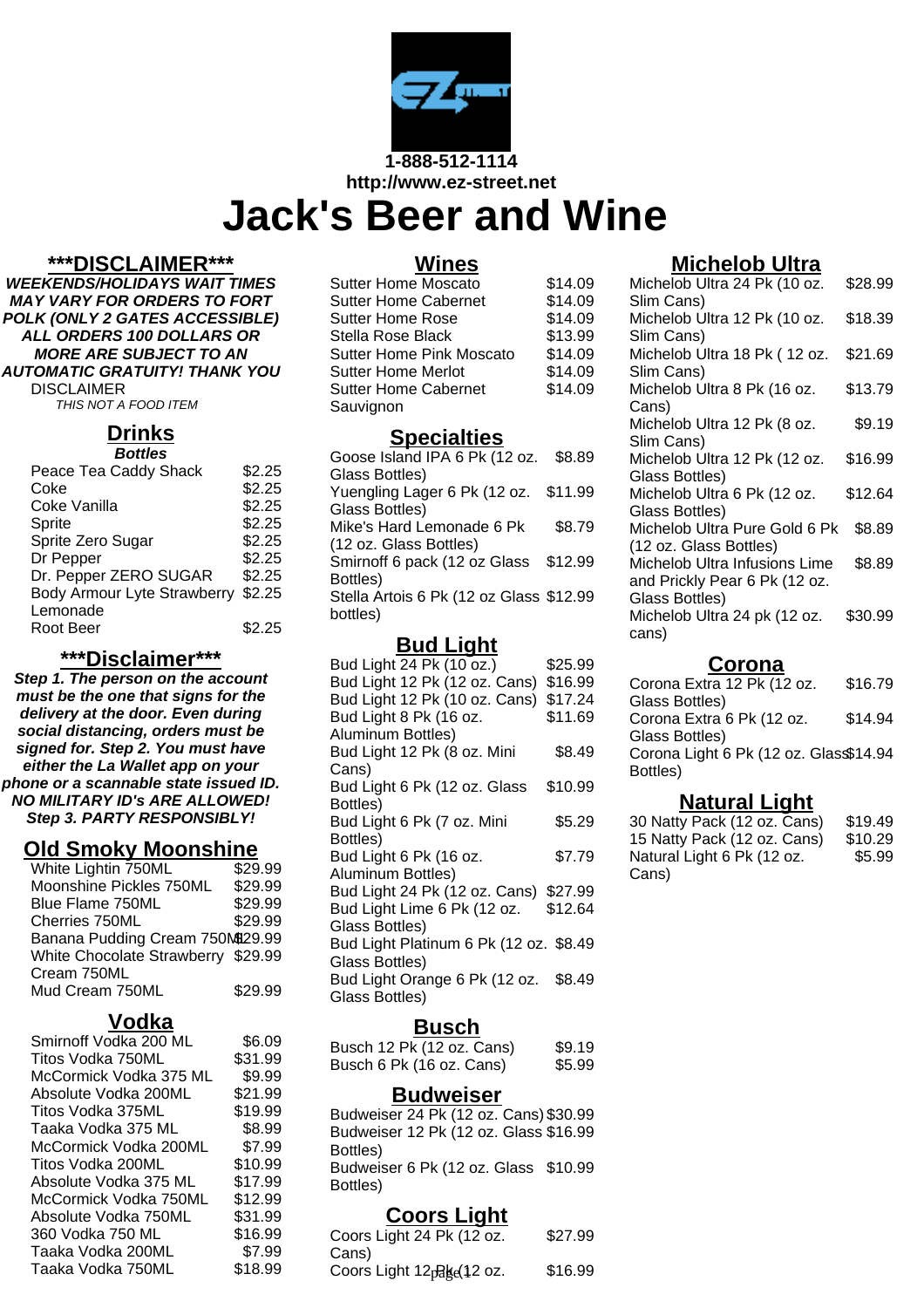| HELO Vodka 750ML                             | \$27.99 |
|----------------------------------------------|---------|
| <b>Specialty Vodka</b>                       |         |
| Circo Vodka                                  | \$14.59 |
| <u>Rum</u>                                   |         |
| Malibu Rum 200 ML                            | \$9.99  |
| Malibu Rum 375ML                             | \$13.99 |
| Malibu Rum 750 ML                            | \$27.99 |
| Sailor Jerry 750ML                           | \$22.99 |
| <u>Tequila</u>                               |         |
| Patron Silver 750ML                          | \$59.99 |
| Espolon 750ML                                | \$38.99 |
| 1800 750ML                                   | \$42.99 |
| 1800 375ML                                   | \$18.99 |
| 1800 200ML                                   | \$11.99 |
| Jose Cuervo Especial Gold                    | \$34.99 |
| 750ML                                        |         |
| Jose Cuervo Especial Gold                    | \$18.99 |
| 375ML                                        |         |
| Jose Cuervo Especial Gold<br>200ML           | \$14.99 |
|                                              |         |
| Jose Cuervo Especial Silver \$34.99<br>750ML |         |
| Jose Cuervo Especial Silver \$18.99          |         |
| 375ML                                        |         |
| Jose Cuervo Especial Silver \$14.99          |         |

200ML

# **Whiskey**

| <u>.</u>                            |                             |
|-------------------------------------|-----------------------------|
| Crown Royal 200 ML                  | \$15.99                     |
| McCormick Whiskey 750 ML \$14.94    |                             |
| Backwoods Pecan Pie 750ML\$24.99    |                             |
| Jack Daniels 750ML                  |                             |
| Jack Daniels 375ML                  | \$პ <b>ɔ.</b> აა<br>\$16.99 |
| Jack Daniels 200ML                  | \$10.59                     |
| Screwball Peanut Butter             | \$33.99                     |
| Whiskey 750ML                       |                             |
| Canadian Mist 750ML                 | \$17.99                     |
| Canadian Mist 375ML                 | \$10.99                     |
| Proper Twelve Irish Whiskey \$37.99 |                             |
| 750ML                               |                             |
| Proper Twelve Irish Whiskey \$20.99 |                             |
| 375ML                               |                             |
| Jameson 375ML                       | \$19.99                     |
| Jameson 200ML                       | \$13.99                     |
| Jack Daniels Straight Rye           | \$34.99                     |
| 750ML                               |                             |
| TX Blended Whiskey 375ML \$19.99    |                             |
| Johnnie Walker Red Label \$32.99    |                             |
| Blended 750ML                       |                             |
| Johnnie Walker Black Label \$70.99  |                             |
| Blended 1                           |                             |
| <b>Buffalo Trace 750ML</b>          | \$36.99                     |
| Evan Williams 750ML                 | \$47.99                     |
| Sazerac Rye Whiskey 750ML\$34.99    |                             |

#### **Liquors, Cordials & Creams**

| $\mathbf{v}$ . vu.               |         |
|----------------------------------|---------|
| Paul Masson Brandy 750ML \$17.99 |         |
| Paul Masson Brandy 375ML \$12.99 |         |
| Paul Masson Brandy 200ML \$7.99  |         |
| Paul Masson Peach Brandy \$17.99 |         |
| 750ML                            |         |
| Paul Masson Peach Brandy \$12.99 |         |
| 375ML                            |         |
| Paul Masson Peach Brandy         | \$7.99  |
| 200ML                            |         |
| Baileys Irish Cream 200ML        | \$11.99 |
| Jagermeister 100ML               | \$10.99 |
| Hennessy V.S. Cognac             | \$35.99 |
|                                  |         |

Cans) Coors Light 24 Pk (10 oz. Cans) \$25.99 Coors Light 12 Pk (10 oz. Cans) \$17.24 Coors Light 6 Pk (12 oz. Glass \$10.99 Bottles) Coors Light 6 Pk (16 oz. Cans) \$6.29

## **Miller Light**

Miller Light 24 Pk (12 oz. Cans)\$28.99 Miller Light 24 Pk (10 oz. Cans)\$26.99 Miller Light 12 Pk (12 oz. Cans)\$17.99 Miller Light 12 Pk (10 oz. Cans)\$17.24 Miller Light 6 Pk (12 oz. Glass \$7.09 Bottles) Miller Light 6 Pk (16 oz. Cans) \$6.29

#### **Coors**

Coors 12 Pk (12 oz. Cans) \$11.59 Coors Light 6 Pack (12 oz. Glass Bottles) \$12.64